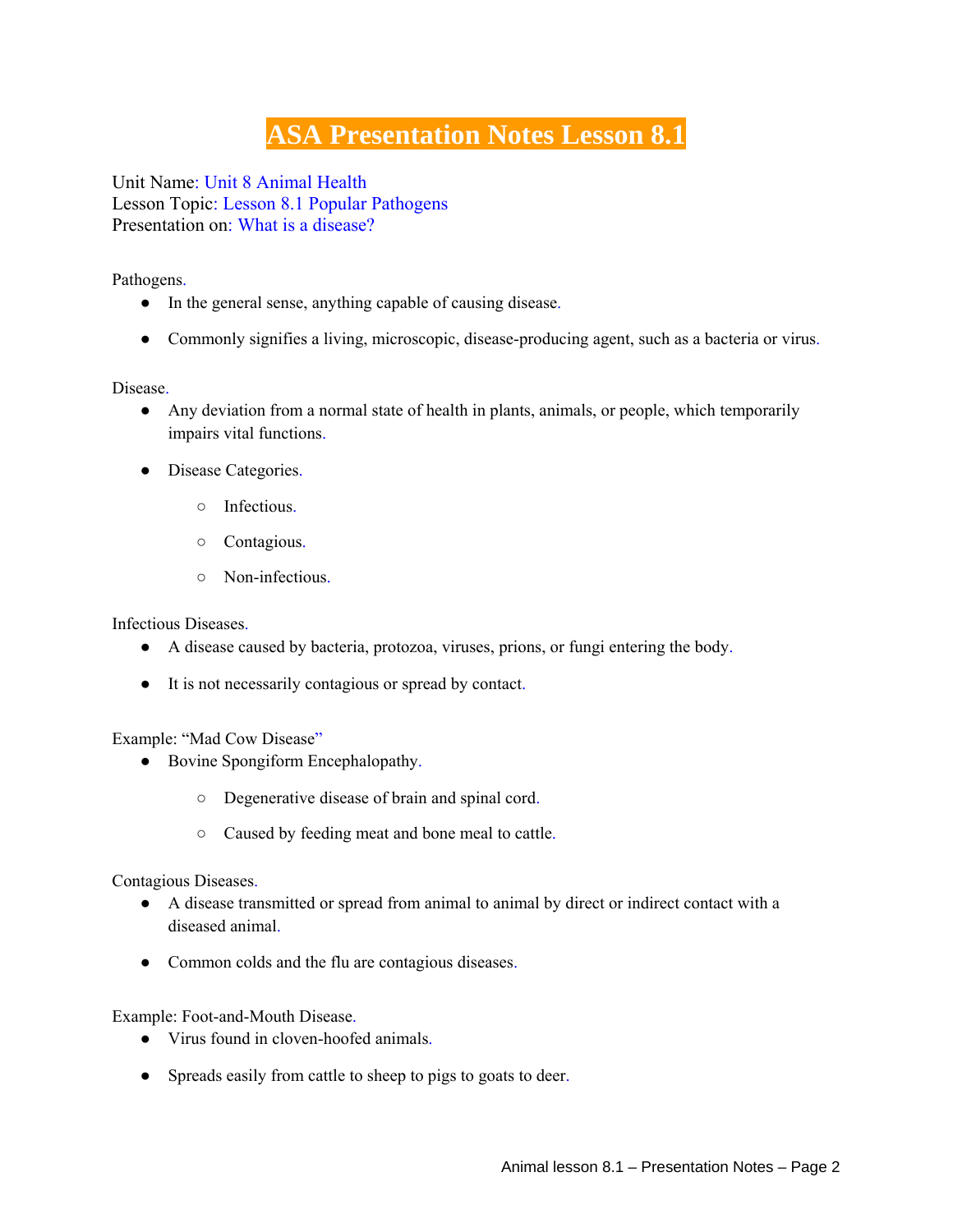● Destruction, decontamination, and quarantine only methods to control.

Non-Infectious Diseases.

- A disease that is not caused by microorganisms and transmitted from one animal to another.
- Examples:
	- Nutritional disorders.
	- Poisoning.
	- Genetic disorders.

Example: Spider Lamb Syndrome.

- Genetic disorder.
- ••Causes skeletal deformities, such as bent legs, crooked spine, long neck and flattened ribs.

How Diseases Spread.

- Direct contact.
	- Animal to animal or person to person contact.
	- Shaking hands.
- •Indirect contact.
	- Vectors.
	- Fomites.

## Vectors.

- Any agent, such as an insect or animal that transmits, carries, or spreads a disease from one plant or animal to another.
- Example:
	- Mosquito carrying malaria.

Fomites.

- Contaminated inanimate objects.
- Substance other than food that may harbor or transmit a disease.
- Example:
	- Sharing straws or water troughs.